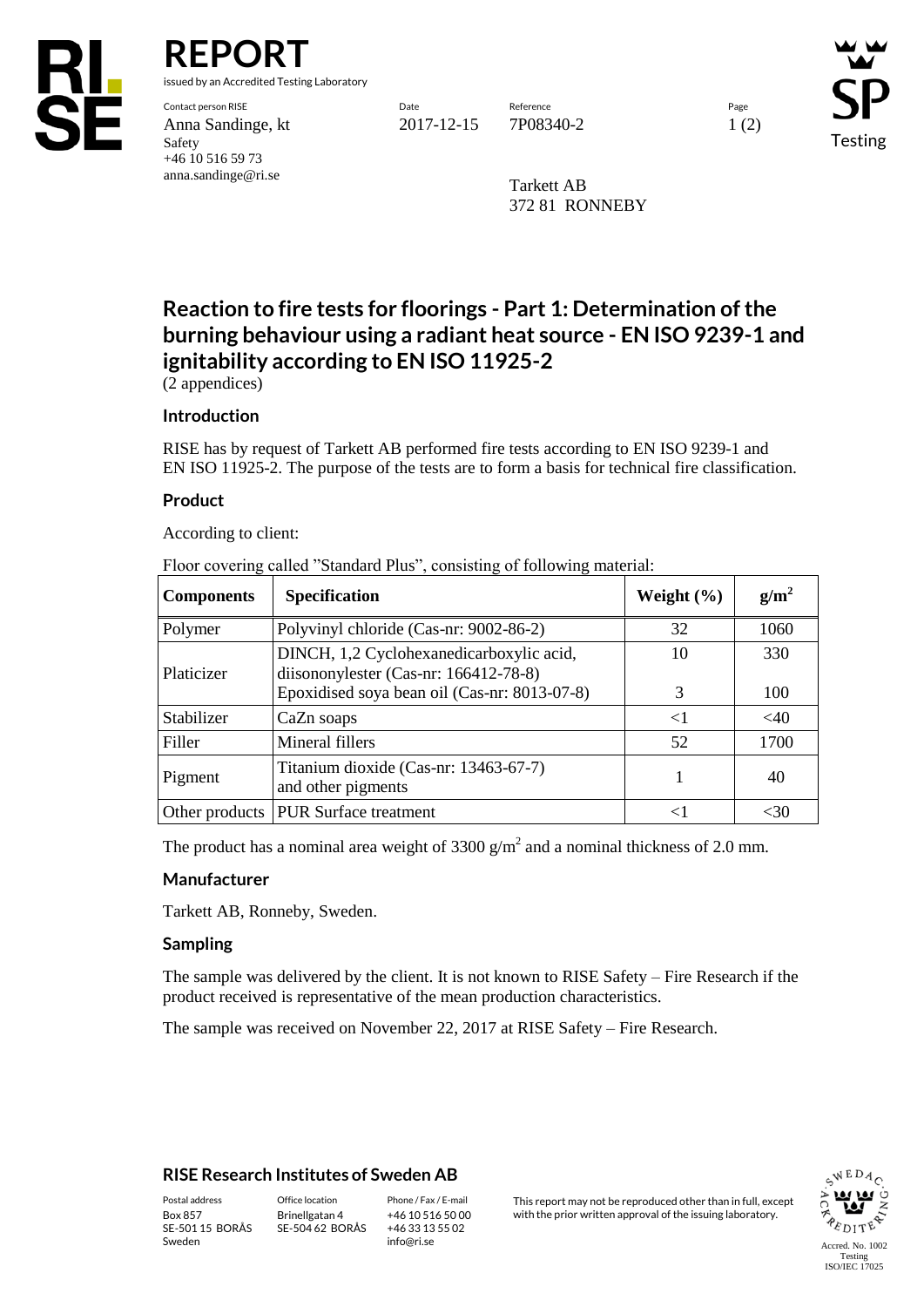

**KL<br>SE** 

The test results are given in appendix 1 - 2.

The test results relate to the behaviour of the test specimens of a product under the particular conditions of the test; they are not intended to be the sole criterion for assessing the potential fire hazard of the product in use.

### **Note**

The accreditation referred to is valid for EN ISO 9239-1 and EN ISO 11925-2.

According to the classification standard, EN 13501-1, floor coverings should be tested in more than one test method for classification.

### **RISE Research Institutes of Sweden AB Safety - Fire Research, Fire Dynamics**

Performed by Examined by Examined by

AMMOL Signed by: Anna Sandinge<br>
Date & Time: 2017-12-19 07:54:54 +01:00<br>
Date & Time: 2017-12-19 07:54:54 +01:00<br>
Date & Time: 2017-12-19 07:54:54 +01:00

Anna Sandinge Per Thureson

### **Appendices**

 $1 - 2$  Test results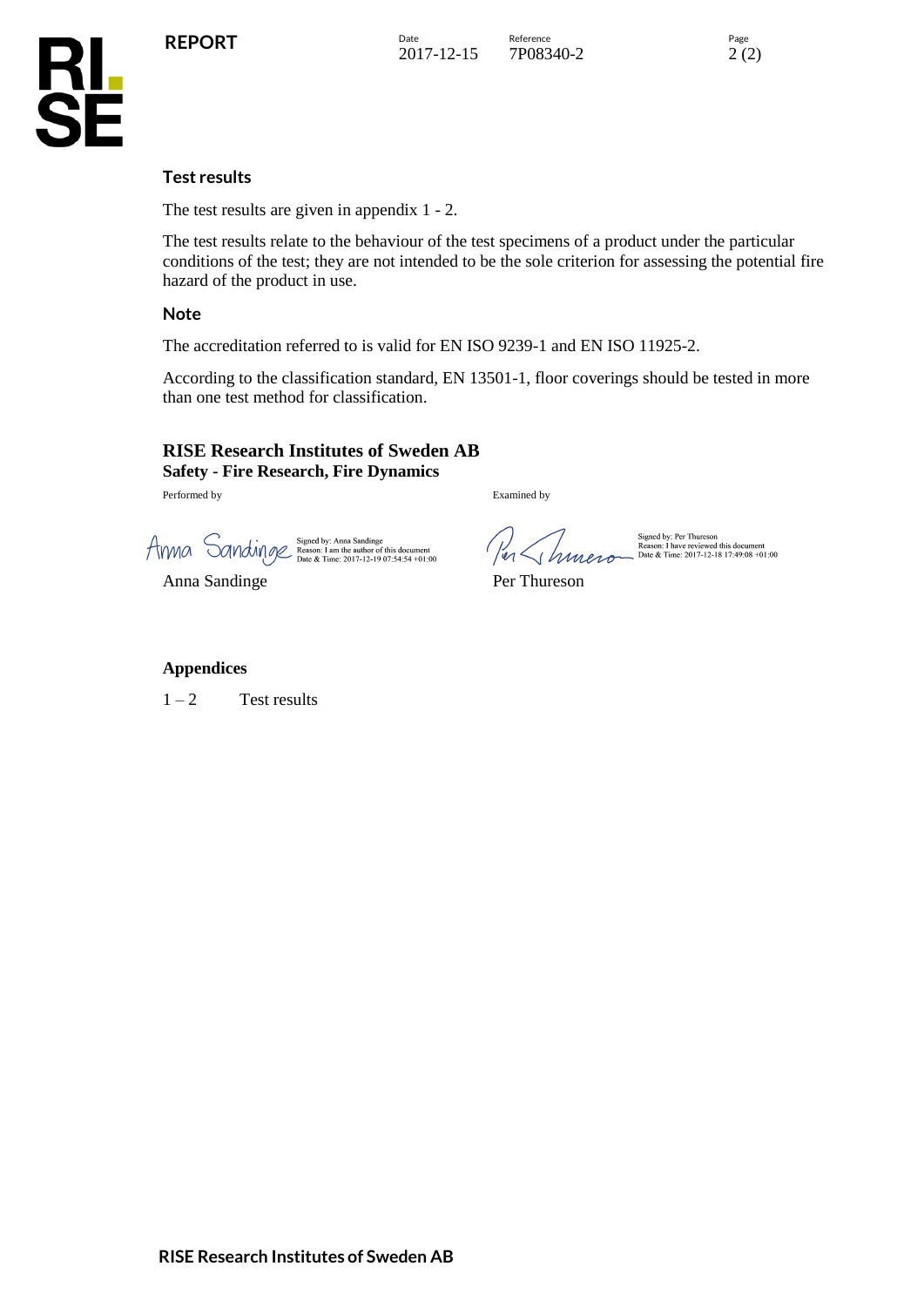Appendix 1

## **Test results – EN ISO 9239-1:2010**

### **Product**

According to client:

Floor covering called "Standard Plus", consisting of following material:

| <b>Components</b> | <b>Specification</b>                                                                                                              | Weight $(\% )$ | $g/m^2$    |
|-------------------|-----------------------------------------------------------------------------------------------------------------------------------|----------------|------------|
| Polymer           | Polyvinyl chloride (Cas-nr: 9002-86-2)                                                                                            | 32             | 1060       |
| Platicizer        | DINCH, 1,2 Cyclohexanedicarboxylic acid,<br>diisononylester (Cas-nr: 166412-78-8)<br>Epoxidised soya bean oil (Cas-nr: 8013-07-8) | 10<br>3        | 330<br>100 |
| Stabilizer        | CaZn soaps                                                                                                                        | $\leq$ 1       | $<$ 40     |
| Filler            | Mineral fillers                                                                                                                   | 52             | 1700       |
| Pigment           | Titanium dioxide (Cas-nr: 13463-67-7)<br>and other pigments                                                                       |                | 40         |
| Other products    | <b>PUR Surface treatment</b>                                                                                                      | ╭              | <30        |

The product has a nominal area weight of 3300  $g/m^2$  and a nominal thickness of 2.0 mm.

### **Application**

The specimen was loosely put on to a particle board, having a density of  $680 \text{ kg/m}^3$ approximately.

| 1 сэг 1 сэчнэ                                 |             |             |             |                |
|-----------------------------------------------|-------------|-------------|-------------|----------------|
| Test no                                       |             | 2           | 3           | $\overline{4}$ |
| Direction                                     |             |             |             |                |
| Flame spread<br>distance, mm                  | Time, min:s | Time, min:s | Time, min:s | Time, min:s    |
| 60                                            | 2:47        | 2:47        | 2:46        | 2:43           |
| Flames at flame<br>front were<br>extinguished | 3:57        | 4:19        | 4:59        | 4:16           |

### **Test results**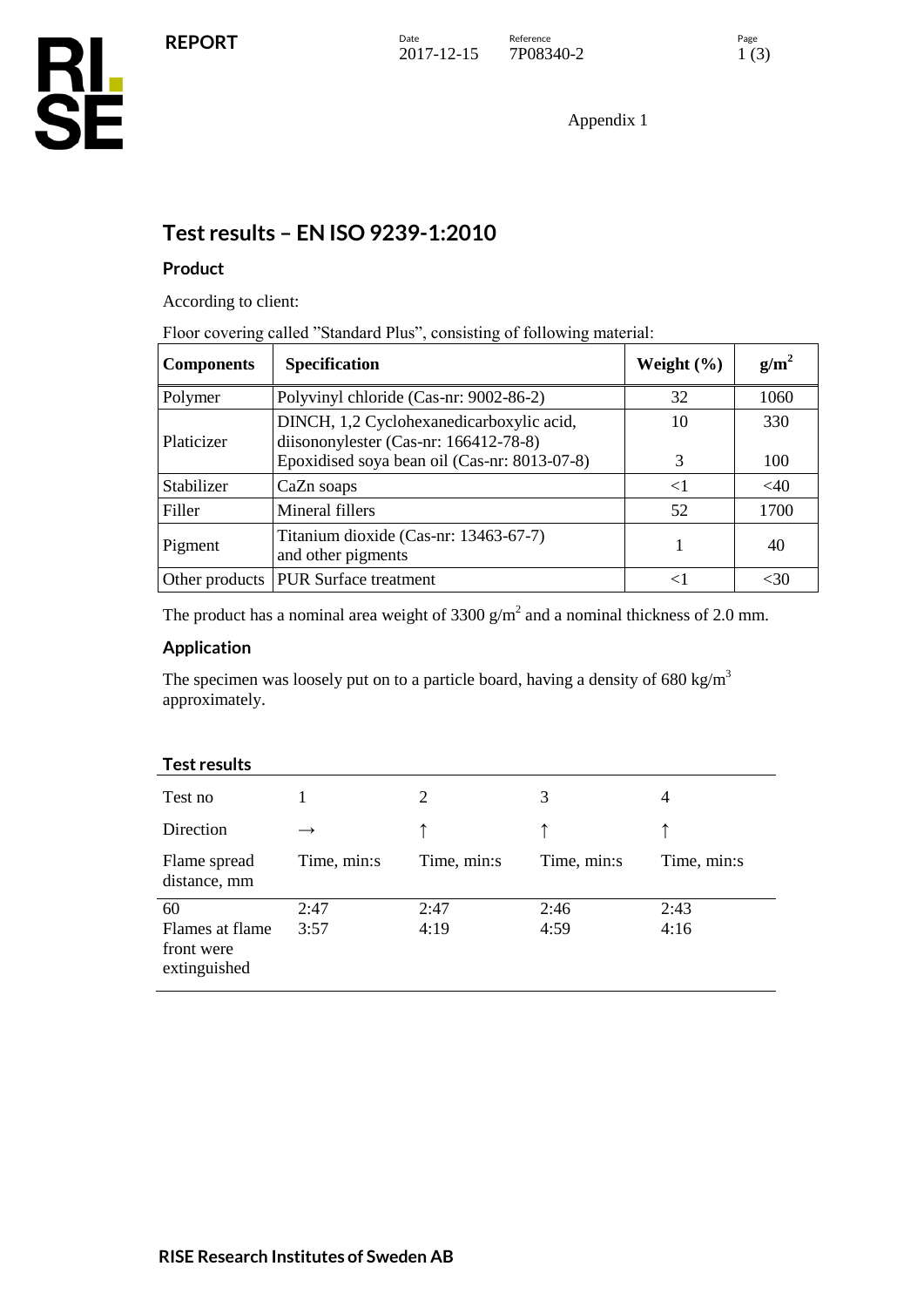**REPORT**

# Appendix 1

| Test no                                                            | $\mathbf{1}$ |                              | $\overline{2}$               | 3         |                              | 4                            |
|--------------------------------------------------------------------|--------------|------------------------------|------------------------------|-----------|------------------------------|------------------------------|
| Direction                                                          |              |                              |                              |           |                              |                              |
| Time, min                                                          |              | Flame spread<br>distance, mm | Flame spread<br>distance, mm |           | Flame spread<br>distance, mm | Flame spread<br>distance, mm |
| $HF-10$                                                            | 60           |                              | 70                           | 70        |                              | 60                           |
| $HF-20$                                                            |              |                              |                              |           |                              |                              |
| $HF-30$                                                            |              |                              |                              |           |                              |                              |
|                                                                    |              |                              |                              |           |                              |                              |
| Test no                                                            |              | 1                            | $\overline{2}$               | 3         | 4                            | Average<br>value*            |
| Direction                                                          |              | $\rightarrow$                |                              |           | ↑                            |                              |
| Maximum flame                                                      |              | 80                           | 90                           | 100       | 90                           |                              |
| spread, mm<br>Critical radiant flux<br>$(CHF)$ , kW/m <sup>2</sup> |              | $\geq$ 11                    | $\geq$ 11                    | $\geq$ 11 | $\geq$ 11                    | $\geq$ 11                    |
| Heat flux at 30 min<br>(HF-30), $kW/m^2$                           |              |                              |                              |           |                              | Ξ                            |
| Peak smoke production,                                             |              | 22                           | 21                           | 22        | 25                           | 23                           |
| $\%$<br>Light absorption (area<br>under curve), % x min            |              | 80                           | 87                           | 90        | 94                           | 90                           |

\* The mean value is from the test data on the three specimens with the same directional orientation.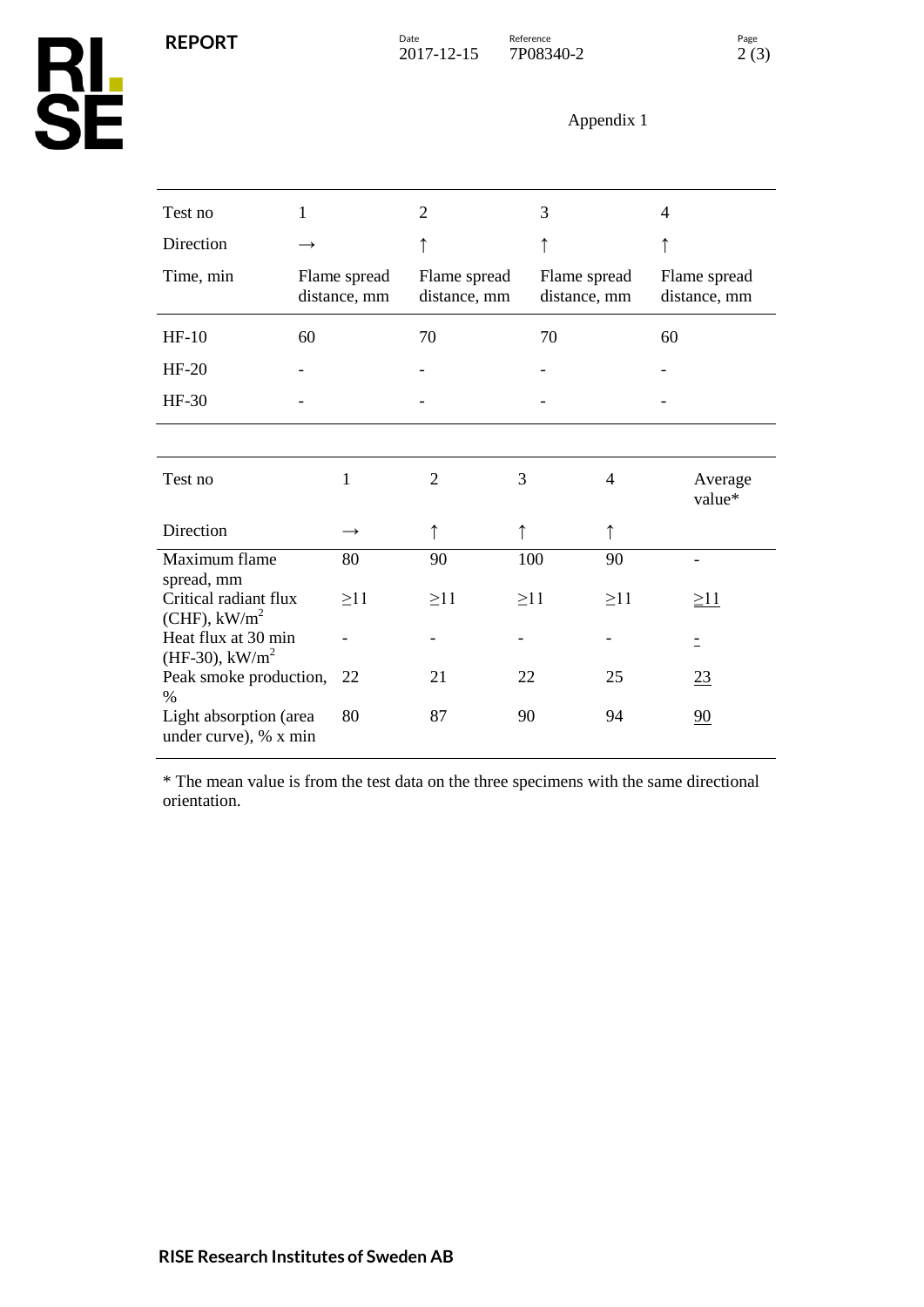

Appendix 1



### **Smoke generation sample no 1 to 4**



Thickness 1.9 mm, approximately.

Area weight  $3300 \text{ g/m}^2$ , approximately.

### **Conditioning**

According to EN 13238:2010.

Temperature  $(23 \pm 2)$  °C.

Relative humidity  $(50 \pm 5)$  %.

### **Date of test**

December 11 and 12, 2017.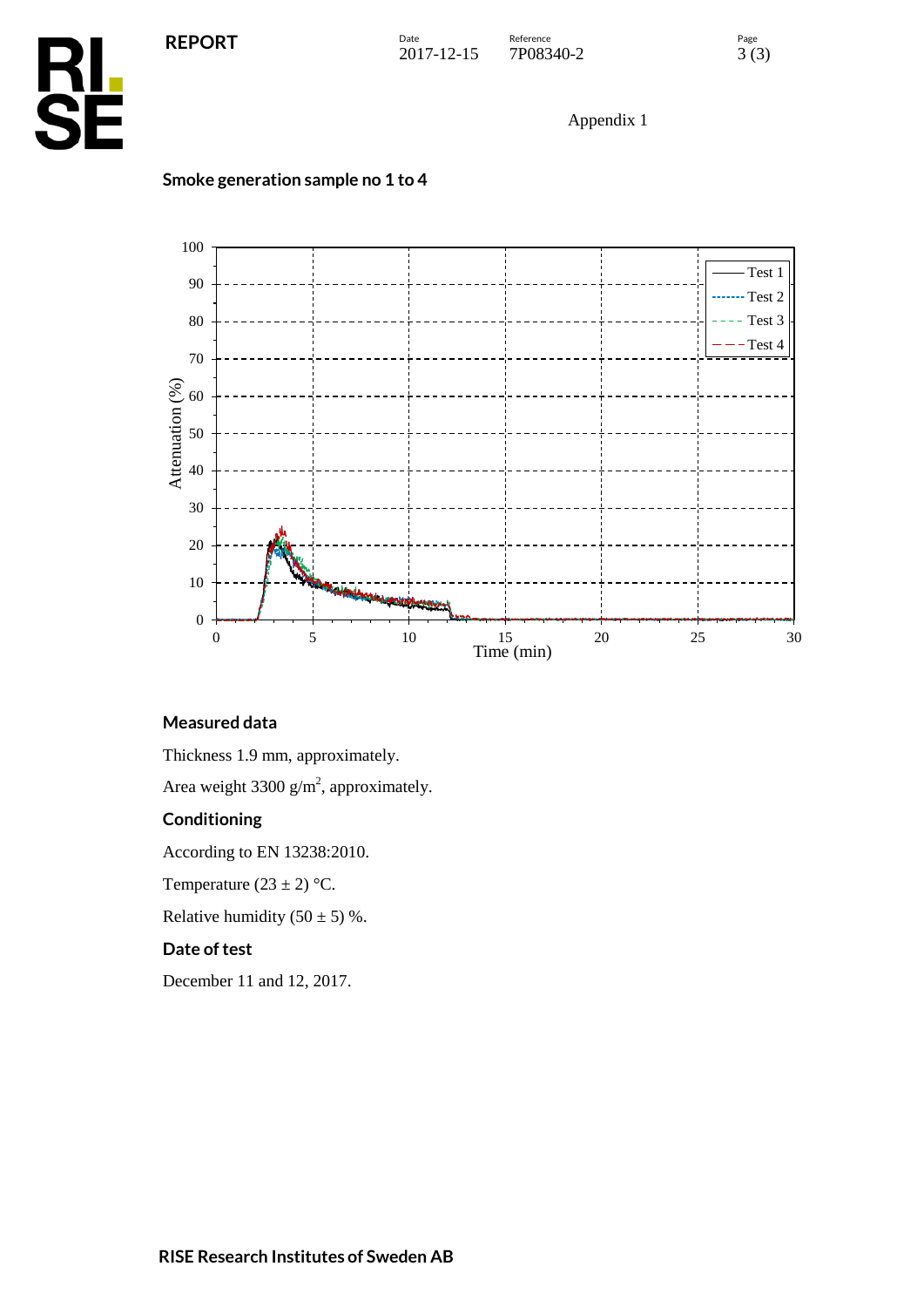Appendix 2

## **Test results – EN ISO 11925-2:2010/AC:2011**

### **Product**

According to client:

Floor covering called "Standard Plus", consisting of following material:

| <b>Components</b> | <b>Specification</b>                                                              | Weight $(\% )$ | $g/m^2$ |
|-------------------|-----------------------------------------------------------------------------------|----------------|---------|
| Polymer           | Polyvinyl chloride (Cas-nr: 9002-86-2)                                            | 32             | 1060    |
| Platicizer        | DINCH, 1,2 Cyclohexanedicarboxylic acid,<br>diisononylester (Cas-nr: 166412-78-8) | 10             | 330     |
|                   | Epoxidised soya bean oil (Cas-nr: 8013-07-8)                                      | 3              | 100     |
| Stabilizer        | CaZn soaps                                                                        | $\leq$ 1       | $<$ 40  |
| Filler            | Mineral fillers                                                                   | 52             | 1700    |
| Pigment           | Titanium dioxide (Cas-nr: 13463-67-7)<br>and other pigments                       |                | 40      |
| Other products    | <b>PUR Surface treatment</b>                                                      | $\lt$          | <30     |

The product has a nominal area weight of 3300  $g/m^2$  and a nominal thickness of 2.0 mm.

### **Application**

Surface exposure. Flame exposure time was 15 seconds.

#### **Test results**

| Test no                                        | 1                   | 2                                          | 3              | $\overline{4}$ | 5              | 6       |
|------------------------------------------------|---------------------|--------------------------------------------|----------------|----------------|----------------|---------|
| Direction                                      | $\rightarrow$       | $\rightarrow$                              |                |                |                |         |
| The sample ignited, s                          | NI                  | NI                                         | NI             | NI             | NI             | NI      |
| The flames reach 150 mm, s<br>Burning droplets | -<br>N <sub>0</sub> | $\overline{\phantom{0}}$<br>N <sub>0</sub> | N <sub>0</sub> | N <sub>0</sub> | N <sub>0</sub> | -<br>No |
| Time when filter paper<br>ignited, s           | -                   | -                                          | -              |                |                | -       |

#### $NI = no$  ignition

### **Deviation from standard**

The relative humidity in the test room was too low according to standard but it is deemed to be a worst case scenario.